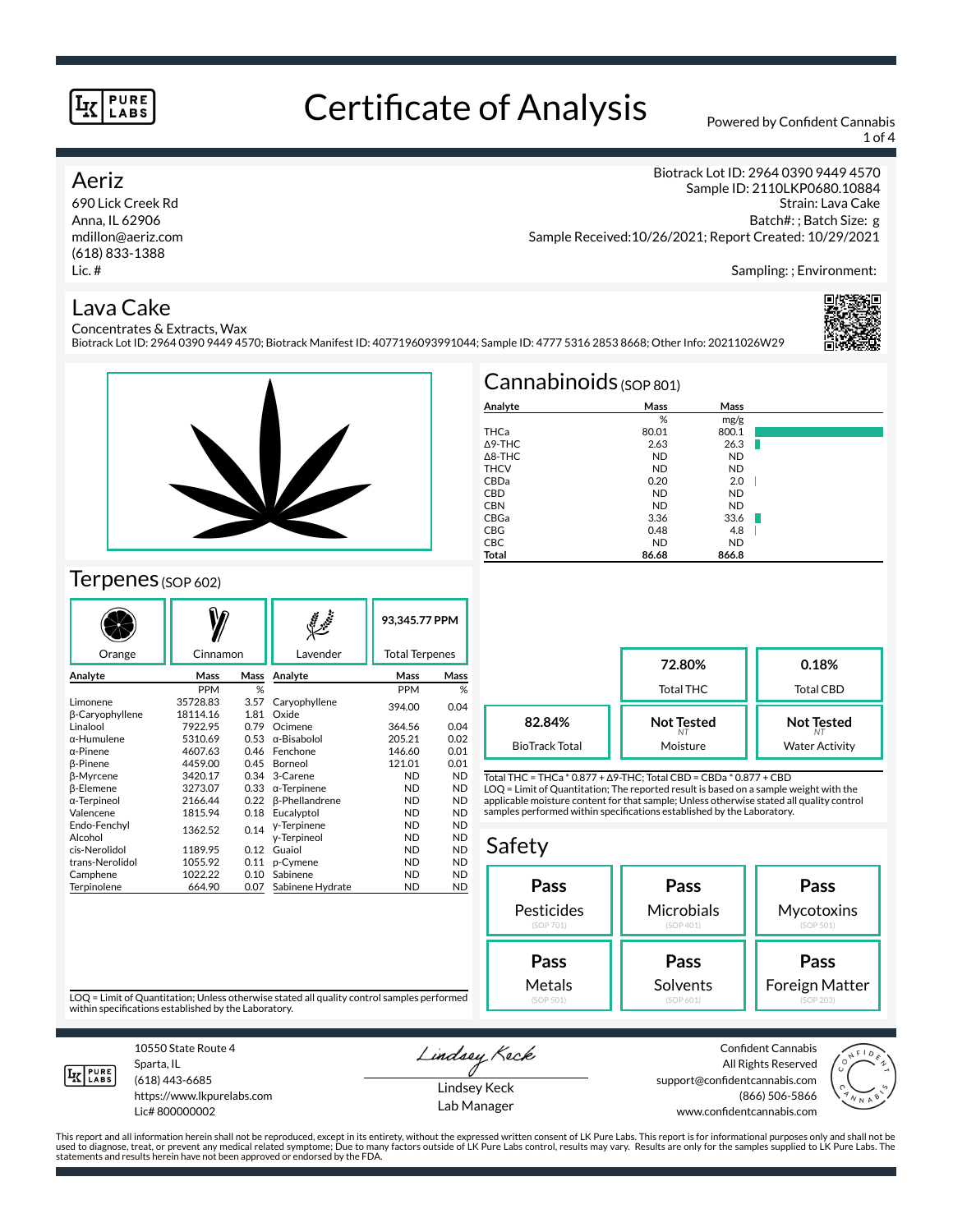# Certificate of Analysis Powered by Confident Cannabis

2 of 4

## Aeriz

690 Lick Creek Rd Anna, IL 62906 mdillon@aeriz.com (618) 833-1388 Lic. #

Biotrack Lot ID: 2964 0390 9449 4570 Sample ID: 2110LKP0680.10884 Strain: Lava Cake Batch#: ; Batch Size: g Sample Received:10/26/2021; Report Created: 10/29/2021

Sampling: ; Environment:

# Lava Cake

Concentrates & Extracts, Wax Biotrack Lot ID: 2964 0390 9449 4570; Biotrack Manifest ID: 4077196093991044; Sample ID: 4777 5316 2853 8668; Other Info: 20211026W29

| Pesticides |     |       |      | Pass          | <b>Microbials</b>                                  |                                                                                                                                                     |           | Pass          |
|------------|-----|-------|------|---------------|----------------------------------------------------|-----------------------------------------------------------------------------------------------------------------------------------------------------|-----------|---------------|
| Analyte    | LOQ | Limit | Mass | <b>Status</b> | Analyte                                            | Limit                                                                                                                                               | Mass      | <b>Status</b> |
|            |     |       |      |               |                                                    | CFU/g                                                                                                                                               | CFU/g     |               |
|            |     |       |      |               | Aerobic Bacteria                                   | 10000                                                                                                                                               | ND.       | Pass          |
|            |     |       |      |               | Bile-Tolerant Gram-Negative Bacteria               | 100                                                                                                                                                 | <b>ND</b> | Pass          |
|            |     |       |      |               | Coliforms                                          | 100                                                                                                                                                 | <b>ND</b> | Pass          |
|            |     |       |      |               | E. Coli                                            | $\bigcap$                                                                                                                                           | <b>ND</b> | Pass          |
|            |     |       |      |               | Salmonella                                         |                                                                                                                                                     | <b>ND</b> | Pass          |
|            |     |       |      |               | Yeast & Mold                                       | 1000                                                                                                                                                | ND.       | Pass          |
|            |     |       |      |               |                                                    | TNTC = Too Numerous to Count; Unless otherwise stated all quality control samples<br>performed within specifications established by the Laboratory. |           |               |
|            |     |       |      |               | <b>Heavy Metals</b><br>$\sim$ $\sim$ $\sim$ $\sim$ |                                                                                                                                                     |           | Pass          |

| Analyte  | LOC        | Mass       | <b>Status</b> |
|----------|------------|------------|---------------|
|          | <b>PPM</b> | <b>PPM</b> |               |
| Arsenic  |            | <b>ND</b>  | Pass          |
| Cadmium  |            | <b>ND</b>  | Pass          |
| Chromium |            | <b>ND</b>  | Pass          |
| Lead     |            | <b>ND</b>  | Pass          |
| Mercury  |            | ND         | Pass          |

LOQ = Limit of Quantitation; Unless otherwise stated all quality control samples performed within specifications established by the Laboratory.

| Mycotoxins   |     |       | Pass       |             |  |
|--------------|-----|-------|------------|-------------|--|
| Analyte      | LOO | Limit |            | Mass Status |  |
|              | PPB | PPB   | <b>PPB</b> |             |  |
| <b>B1</b>    |     | 0.10  | <b>ND</b>  | Pass        |  |
| <b>B2</b>    |     | 0.10  | <b>ND</b>  | Pass        |  |
| G1           |     | 0.10  | <b>ND</b>  | Pass        |  |
| G2           |     | 0.10  | <b>ND</b>  | Pass        |  |
| Ochratoxin A |     | 0.10  | <b>ND</b>  | Pass        |  |

LOQ = Limit of Quantitation; Unless otherwise stated all quality control samples<br>performed within specifications established by the Laboratory.

LOQ = Limit of Quantitation; Unless otherwise stated all quality control samples performed within specifications established by the Laboratory.

10550 State Route 4 Sparta, IL

Lindsey Keck

Confident Cannabis



**IK PURE** (618) 443-6685 https://www.lkpurelabs.com Lic# 800000002

Lindsey Keck Lab Manager

All Rights Reserved support@confidentcannabis.com (866) 506-5866 www.confidentcannabis.com

This report and all information herein shall not be reproduced, except in its entirety, without the expressed written consent of LK Pure Labs. This report is for informational purposes only and shall not be<br>used to diagnos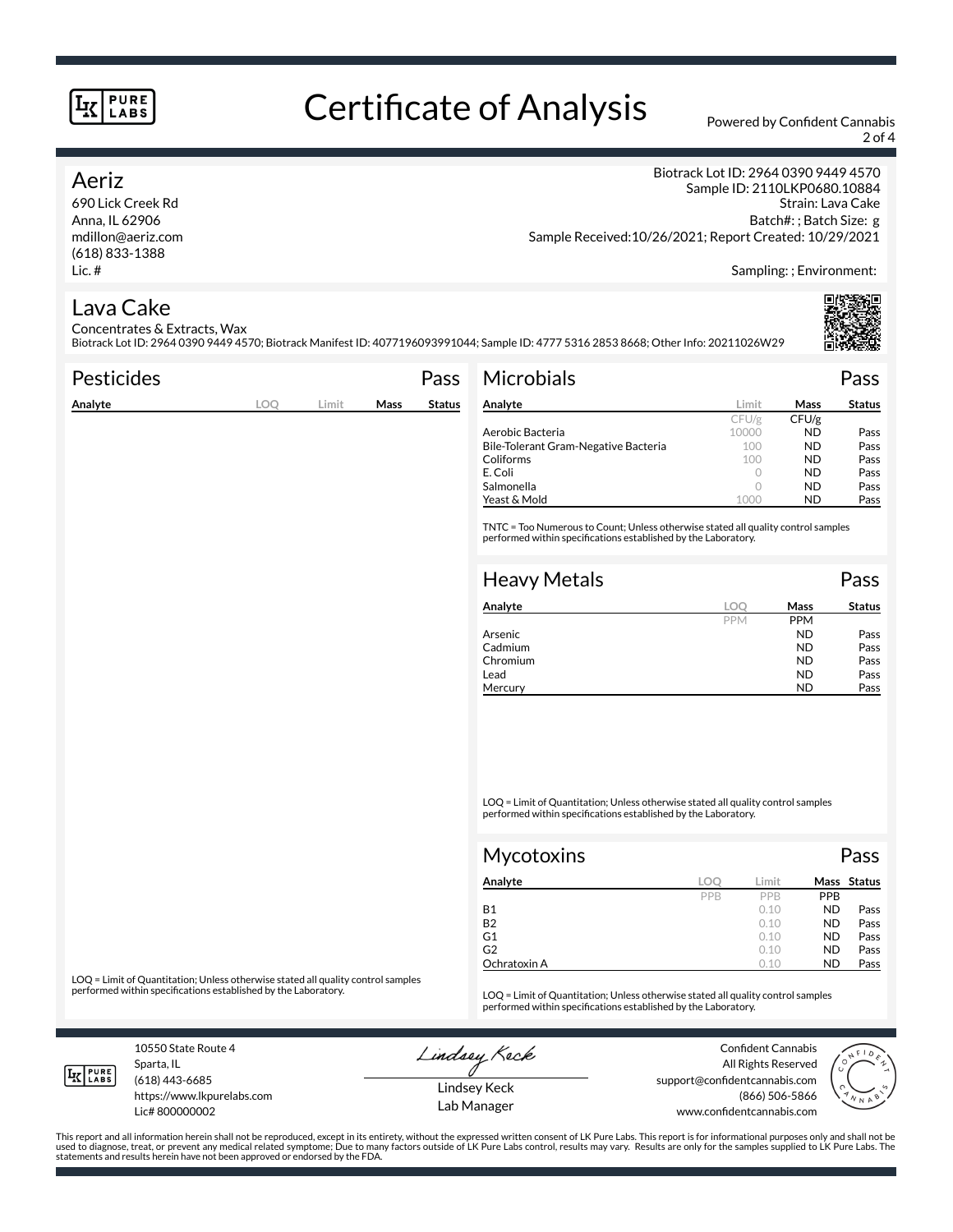# Certificate of Analysis Powered by Confident Cannabis

3 of 4

## Aeriz

690 Lick Creek Rd Anna, IL 62906 mdillon@aeriz.com (618) 833-1388 Lic. #

Biotrack Lot ID: 2964 0390 9449 4570 Sample ID: 2110LKP0680.10884 Strain: Lava Cake Batch#: ; Batch Size: g Sample Received:10/26/2021; Report Created: 10/29/2021

Sampling: ; Environment:

## Lava Cake

Concentrates & Extracts, Wax Biotrack Lot ID: 2964 0390 9449 4570; Biotrack Manifest ID: 4077196093991044; Sample ID: 4777 5316 2853 8668; Other Info: 20211026W29

# Residual Solvents Pass



| Analyte            | LOO        | Limit      | Mass       | <b>Status</b> |
|--------------------|------------|------------|------------|---------------|
|                    | <b>PPM</b> | <b>PPM</b> | <b>PPM</b> |               |
| Acetone            |            |            | <b>ND</b>  | Tested        |
| <b>Butane</b>      |            |            | <b>ND</b>  | Tested        |
| Ethanol            |            |            | <b>ND</b>  | Tested        |
| Ethyl-Acetate      |            |            | <b>ND</b>  | Tested        |
| Ethyl-Ether        |            |            | ND         | Tested        |
| Ethylene Oxide     |            |            | ND         | Tested        |
| Heptane            |            |            | <b>ND</b>  | Tested        |
| Isopropanol        |            |            | <b>ND</b>  | Tested        |
| Methanol           |            |            | <b>ND</b>  | Tested        |
| Methylene-Chloride |            |            | ND         | Tested        |
| n-Hexane           |            |            | ND         | Tested        |
| Pentane            |            |            | <b>ND</b>  | Tested        |
| Propane            |            |            | <b>ND</b>  | Tested        |
| <b>Toluene</b>     |            |            | <b>ND</b>  | Tested        |
| Trichloroethene    |            |            | <b>ND</b>  | Tested        |
| Xylenes            |            |            | <b>ND</b>  | Tested        |

LOQ = Limit of Quantitation; Unless otherwise stated all quality control samples performed within specifications established by the Laboratory.



Sparta, IL (618) 443-6685 https://www.lkpurelabs.com

10550 State Route 4

Lic# 800000002

Lindsey Keck

Lindsey Keck Lab Manager

Confident Cannabis All Rights Reserved support@confidentcannabis.com (866) 506-5866 www.confidentcannabis.com



This report and all information herein shall not be reproduced, except in its entirety, without the expressed written consent of LK Pure Labs. This report is for informational purposes only and shall not be<br>used to diagnos